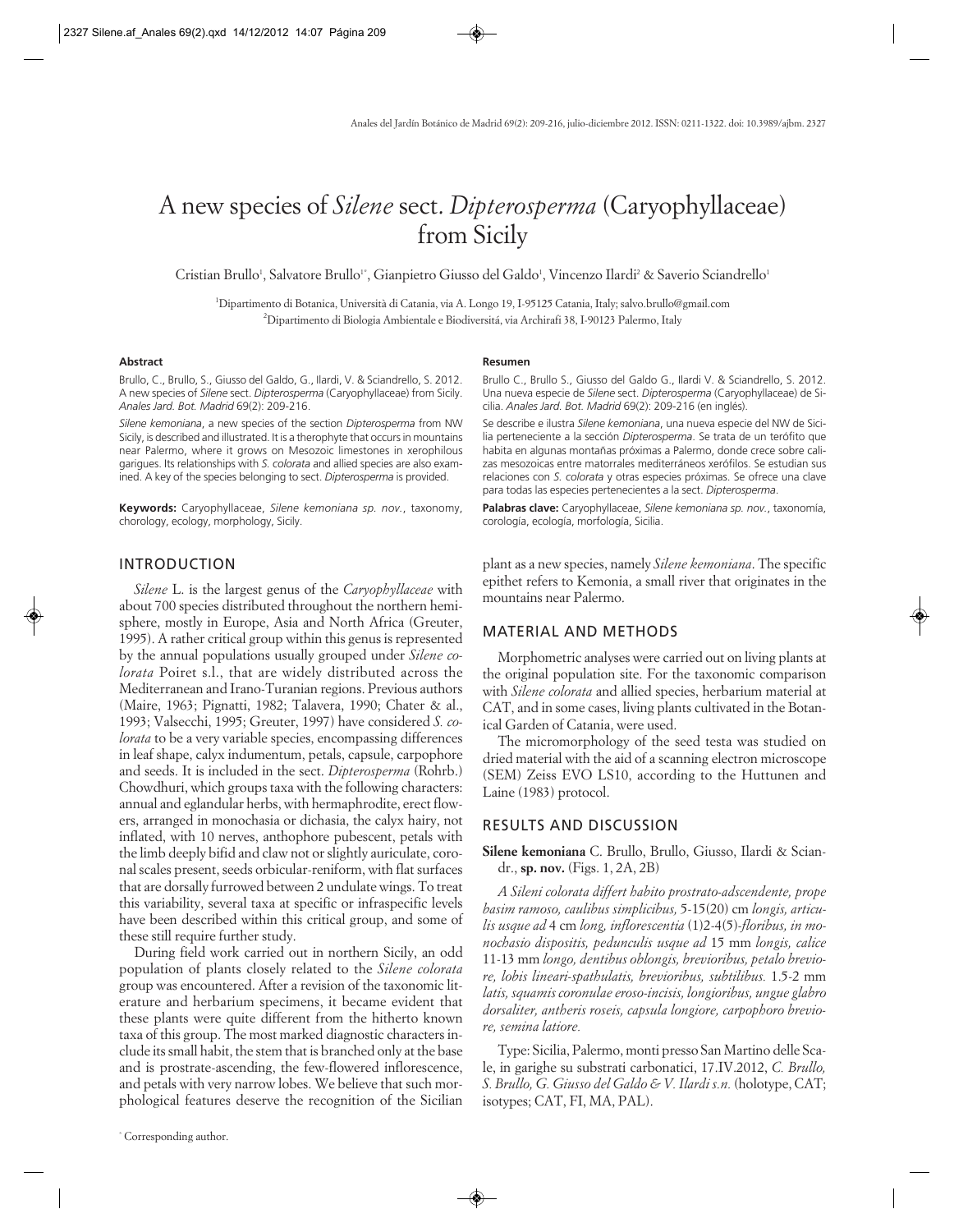

Fig. 1. Silene kemoniana: a, habit; b, flower (lateral view); c, flower (upper view); d, petal (dorsal view); e, petal (ventral view); f, petal (lateral view); g, coronal scale; **h,** open calyx; **i,** calyx lobes; **j,** stamens; **k,** carpophore and pistil; **l,** calyx and capsule; **m,** carpophore and closed capsule; **n,** carpophore and open capsule; **o,** seed (lateral view). Based on *C. Brullo & al*. s.n. (CAT).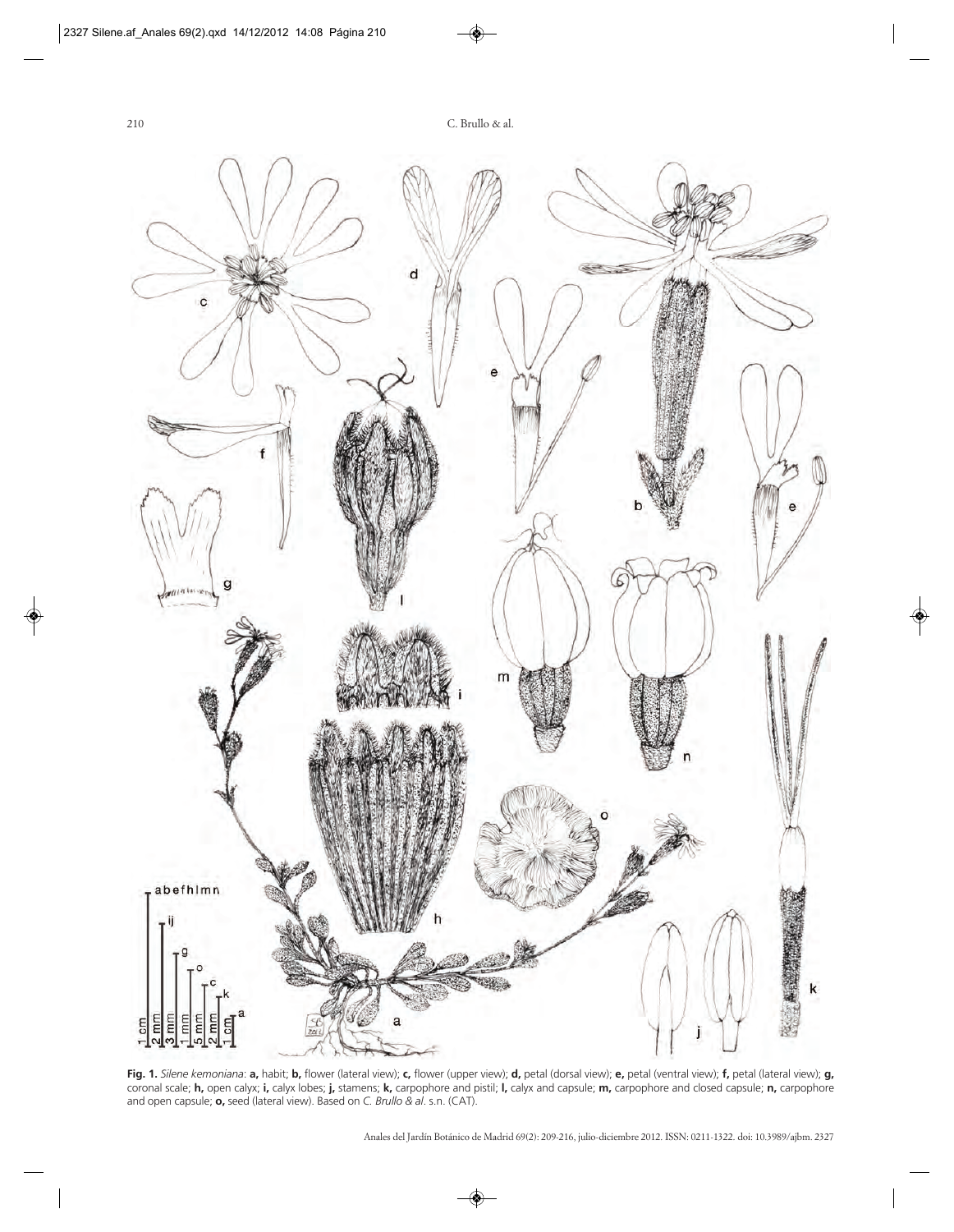Annual herb 5-15(20) cm, stem branched only at the base, prostrate-ascending, pilose-pubescent, green-purplish. Ascending branches undivided, with internodes 5-40 mm long. Leaves 8-20  $\times$  2-6 mm, flat, 1-nerved, spathulate, green to green-purplish. Inflorescence lax, (1)2-4(5) flowered. Bracts ovate (in particular those of the lower flowers). Flowers erect, in terminal helicoid monochasia. Pedicels 3-15 mm. Calyx 11- 13 mm, minutely pubescent, subtubulose, green-purplish, umbilicate at the base, 10-nerved, without anastomosis; teeth  $1.8-2.2 \times 1.2-1.5$  mm, rounded, oblong, with margin membranous, densely ciliate. Petals 15-16 mm; limb 8-8.5 mm, deeply two-lobed, pink, with lobes  $6-6.5 \times 1.5-2$  mm, linearspathulate, rounded, and coronal scales 2.5-3 mm, fused, retuse, erose-incised; claw 7-8 mm, white, glabrous, often with few cilia at margin. Stamens shorter than petals; filament 9-10 mm, white; anthers 1.6-1.8 mm, pink. Ovary 2.4-2.6 mm, glabrous, green. Styles 3, filiform. Capsule 8-10 mm, ellipsoid-ovoid. Carpophore 4-5 mm, pubescent. Seeds 1.6-1.7 mm in diameter, orbicular-reniform, flat-concave laterally, alate and deeply canaliculate dorsally, with wings undulate, dark brown.

*Seed morphology*. According to studies by Esau (1977), Barthlott (1984) and Gontcharova & al. (2009), the seed coat morphology is a constant character in many groups of plants, and it can permit good differentiation between species, and so is an important diagnostic taxonomic feature. Furthermore, the testa micromorphology can be a character that is so unequivocal that it may also have a phylogenetic value, as indicated by some recent studies (Johnson & al., 2004; Attar & al., 2007; Moazzeni & al., 2007).

In the genus *Silene*, several authors have investigated the seed morphology of many species, and have emphasized the remarkable interspecific variability in shape, size and microsculptures (Berggren, 1981; El-Oqlah & Karim,1990; Hosny & Zareh, 1993; Villa, 1995; Yildiz & Cirpici, 1998; Hong & al., 1999; Zareh, 2005; Yildiz, 2006; Yildiz & Minareci, 2008; Perveen, 2009; Fawzi & al., 2010; Ocaña & al., 2011). In order to compare *S. kemoniana* and *S. colorata*, the micro-morphology of their seed testa was also investigated (Fig. 3). Our results show that seeds of both species are orbicular-reniform, flat-concave laterally, alate and deeply canaliculate dorsally, with wings more or less undulate. From the micro-morphological viewpoint, the seed-coat of both species is characterized by very elongated and granulate epidermal cells that are short near the hilum and longer towards the periphery, with a colliculate outer periclinal wall provided with showy tubercles that are arranged in rows, and a more or less undulate anticlinal wall. However, several important differences, mostly concerning the primary and secondary sculptures of seed coat, can be observed when comparing *S. kemoniana* and *S. colorata*. In particular, *S. kemoniana* (Fig. 3A) has epidermal cells  $65-140 \times 13-19$  µm, an outer periclinal wall that is roughly and loosely granulate, and anticlinal wall boundaries that are irregularly incise-undulate, canaliculate, with lacerate sutures, while *S. colorata* (Fig. 3B) has cells 65-110 × 22- 30 µm, an outer periclinal wall that is minutely and densely granulate, and anticlinal wall boundaries that are more regularly undulate, flattened, with entire sutures. Other notable



**Fig. 2.** *Silene kemoniana*: **A**, wild population; **B**, flower detail. *S. colorata*: **C,** flower detail.

differences can be observed at the bottom of the dorsal furrow, since *S. kemoniana* is characterized by several irregularly arranged papillae, interspersed with numerous minute wrinkles, whereas *S. colorata* has papillae that are regularly arranged in two rows mixed to minute dots.

*Distribution and habitat*. *Silene kemoniana* was found near San Martino delle Scale, a small village close to Palermo (N Sicily), where it occurs at an altitude of 600-900 m. Plants occur in the clearings of xerophilous garigues on calcareous (including dolomites and limestones) substrates, chiefly represented by Mesozoic limestones and dolomites. The plant community where *S. kemoniana* was found is also characterized by several dwarf shrubs, such as *Erica multiflora* L., *Rosmarinus officinalis* L., *Fumana thymifolia* (L.) Spach ex Webb, *Cistus salvifolius* L., *Cistus eriocephalus* Viv., *Thymbra capitata* (L.) Cav., *Hippocrepis glauca* Ten., *Matthiola fruticulosa* (L.) Maire, etc. This vegetation also hosts some rare Sicilian endemics, such as *Polygala preslii* Spreng., *Helichrysum preslianum* C. Brullo & Brullo, *Onosma canescens* C. Presl, and *Dianthus graminifolius* C. Presl.

*Taxonomic remarks*. Within sect. *Dipterosperma*, from a macropmorphological perspective, *Silene kemoniana* shows close relationships with *S. colorata* mainly in having bracts of the lower flowers ovate, calyx ribs without anastomoses, and with rounded teeth, the carpophore more than 4 mm, and seeds up to 1.7 mm in diameter. The most relevant differences between the two species are in the habit, inflorescence, calyx,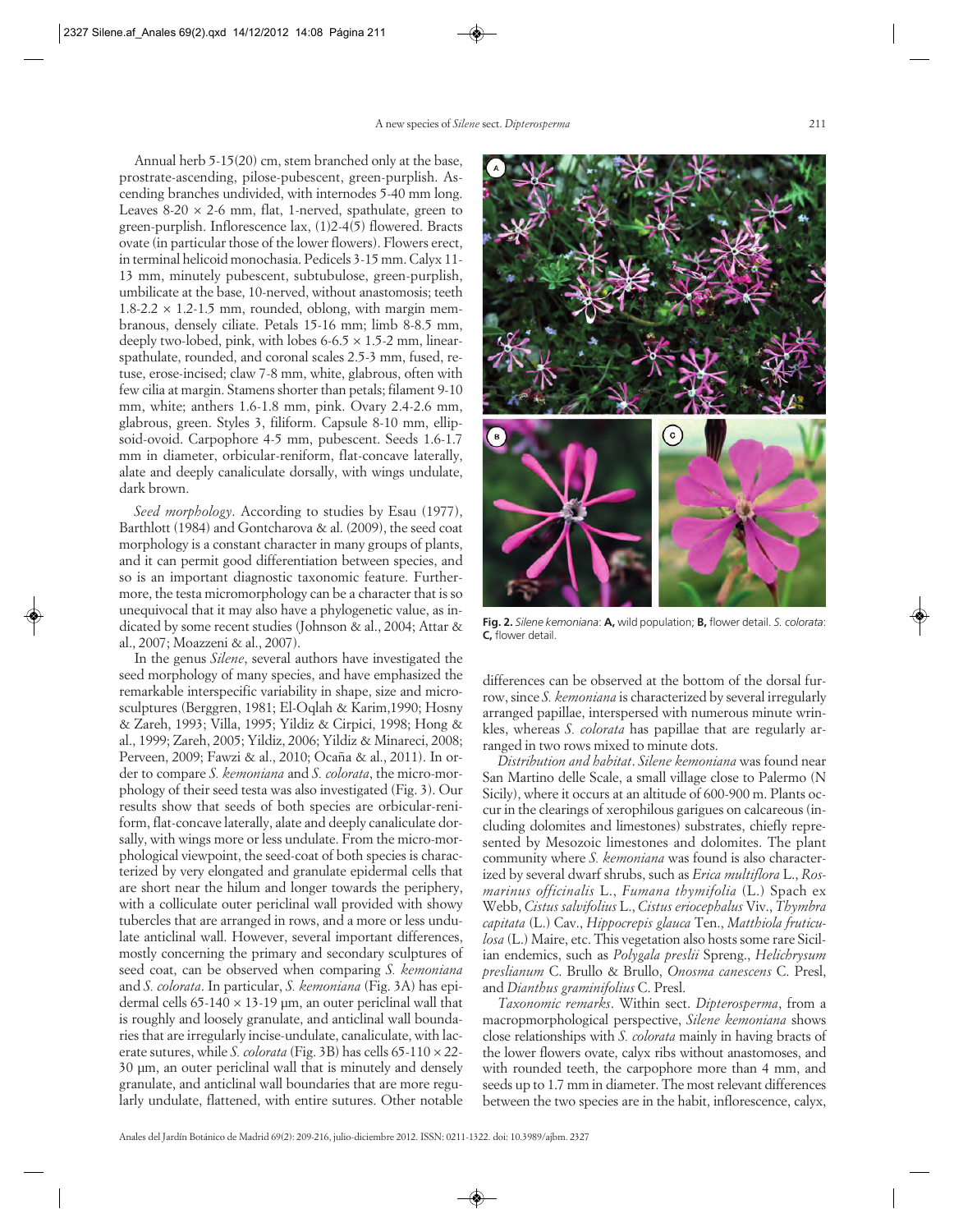

**Fig. 3.** SEM micrographs of seed outer coat: **A,** *Silene kemoniana*; **B,** *S. colorata*. **1,** entire seed; **2-3,** seed coat details of lateral surface (at different magnification); **4,** seed coat details of dorsal surface.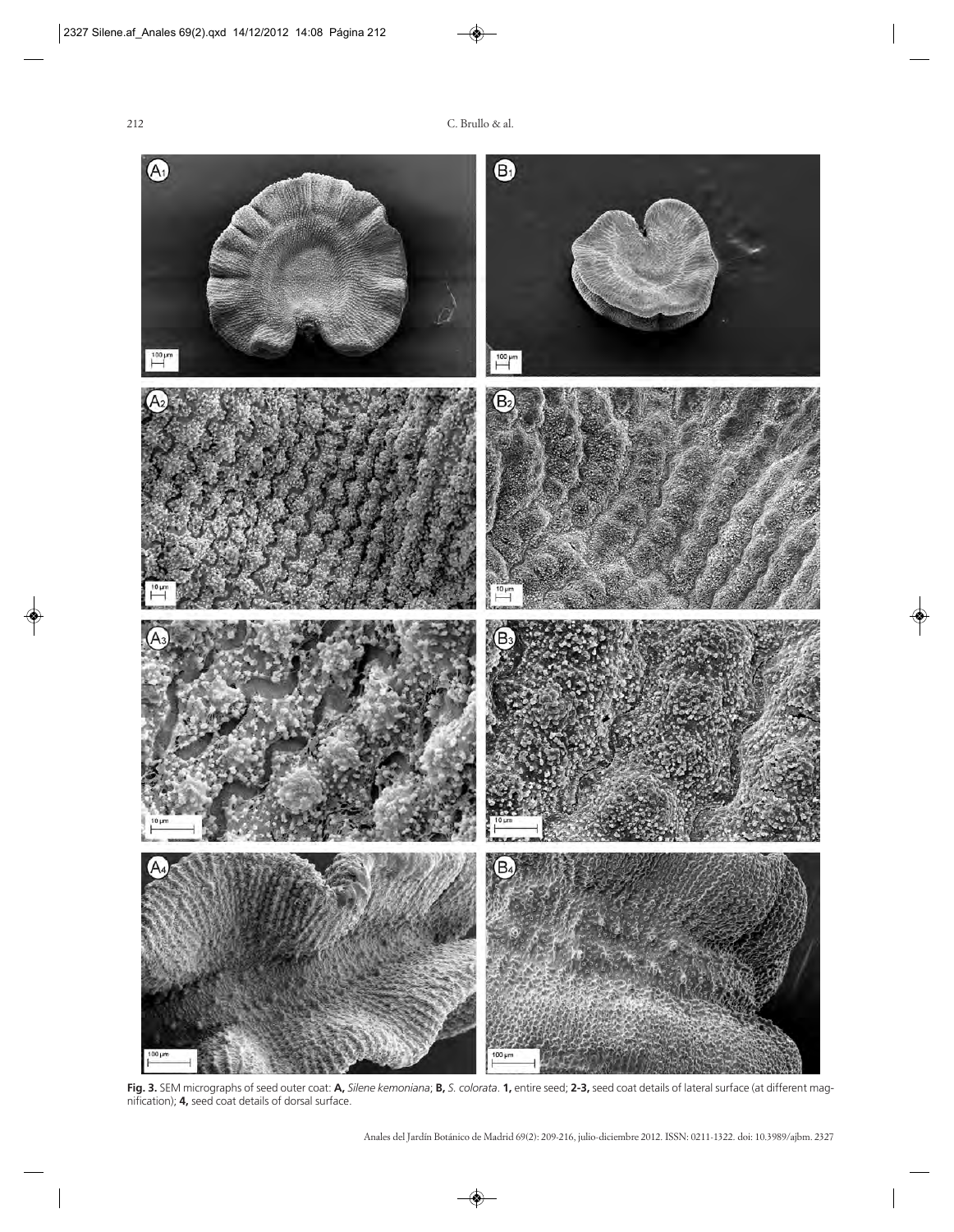

Fig. 4. Silene colorata: a, habit; b, flower (lateral view); c, flower (upper view); d, petal (ventral view); e, petal (lateral view); f, open calyx; g, calyx lobes; **h,** coronal scale; **i,** carpophore and pistil; **j,** stamen; **k,** calyx and capsule; **l,** carpophore and open capsule; **m,** seed (lateral view). Based on living plants from Gela (southern Sicily), *Brullo & Sciandrello* s.n. (CAT).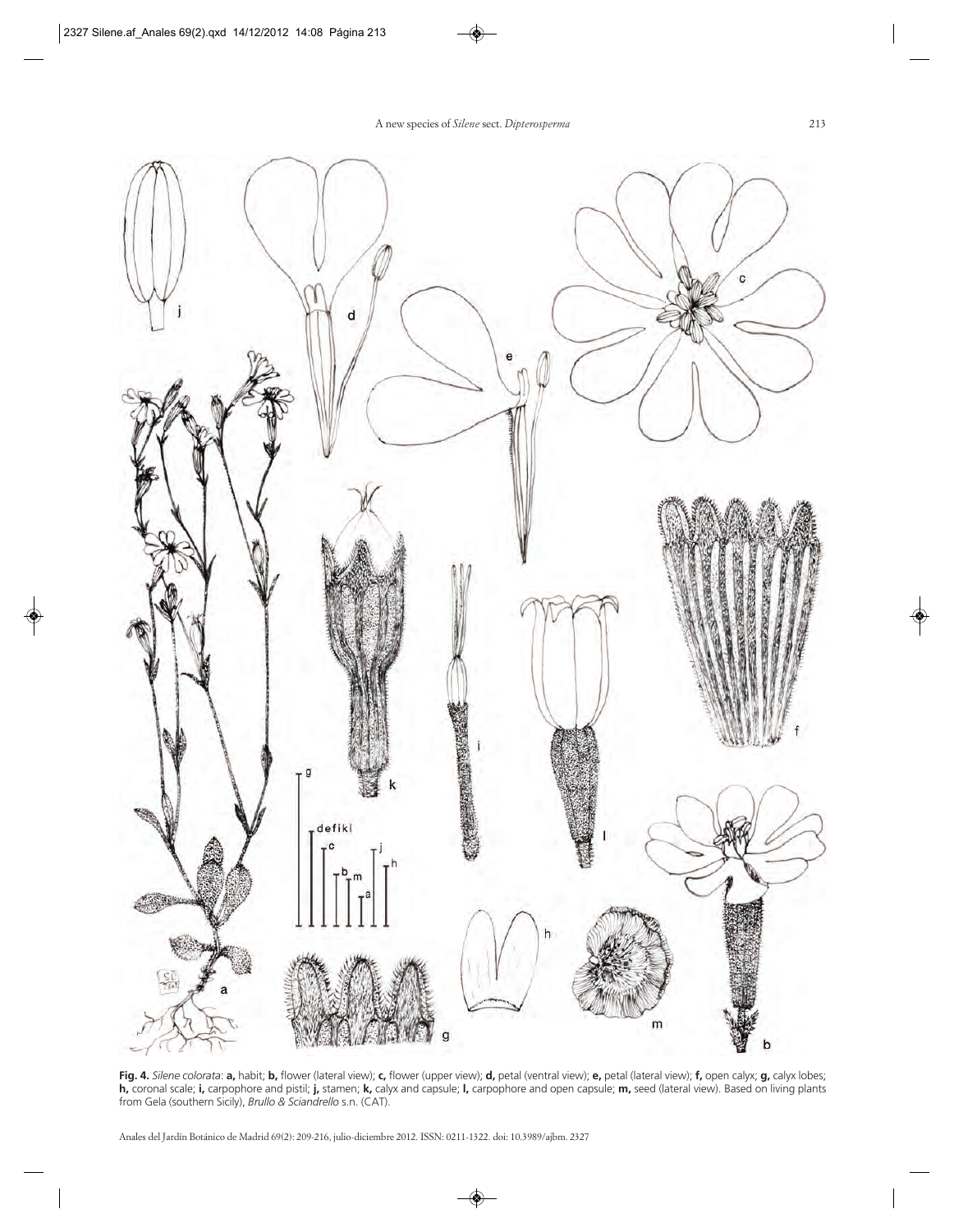corolla, coronal scales, claw indumentum, capsule, carpophore and seeds. In particular, *S. colorata* (Fig. 4) has erect stems, 20-30 cm, that are very branched, with internodes up to 7 cm, the inflorescence with 4-10 flowers arranged in dichasia, calyx 14-15 mm, with teeth triangular-ovate, 2.5-4 mm long, petal limb 9-11 mm, with lobes 3.5-4.5 mm wide, coronal scales entire, 1.6-2 mm, claw dorsally hairy along the midrib, capsule 7-8 mm, carpophore 5-6 mm long, seeds 1-1.5 mm in diameter, while *S. kemoniana* is characterized by stems that are branched only at the base, prostrate-ascending, 5-15 mm, with internodes up to 4 cm, inflorescence with (1)2-4(5) flowers in monochasia arranged, calyx 11-13 mm, with teeth oblong, 1.8-2.2 mm, petal limb 8-8.5 mm, with lobes 1.5-2 mm wide, coronal scales erose-incised, 2.5-3 mm, claw glabrous or scattered ciliate at margin, capsule 8-10 mm, carpophore 4-5 mm, seeds 1.6-1.7 mm in diameter. Further differences concern the micro-morphology of seed coat, as already noted above.

Besides these morphological differences, these species are also ecologically distinct: since *S. colorata* is a psammophyte, growing on sandy soils of coastal and inland sands, whilst *S. kemoniana* is found in submontane garigues occurring on carbonatic substrates. In its small size and prostrate-ascending stems that are only basally branched, *S. kemoniana* is similar to *S. nummica* described by Valsecchi (1995) from the Central Mediterranean area. However, the latter is easily distinguished from the new species in having leaves that are thickened and with dense long hairs, solitary flowers, the calyx tomentose-hirsute, corolla lobes 4-5 mm wide, the capsule 5- 6 mm, with teeth at maturity not reflexed, and seeds 1 mm in diameter, with wings that are flat and very short. Besides, the habitat of *S. nummica* is also different, since it is a species found in sandy or rocky coastal habitats.

According to literature (Talavera, 1990; Chater, 1993; Valsecchi, 1995; Greuter, 1997), besides *S. colorata* and *S. nummica*, the sect. *Dipterospema* includes also *S. apetala* Willd. (= *S. decipiens* Barc.), *S. secundiflora* Otth, *S. gracilis* DC. (= *S. longicaulis* Pourret ex Lag.), *S. sericea* All., *S. morisiana* Bég. & Rav., *S. canescens* Ten., *S. arghireica* Vals. and *S. beguinotii* Vals. For identification of these species the following key is provided.

#### IDENTIFICATION KEY TO THE SPECIES OF *SILENE* SECT. *DIPTEROSPERMA*

| 2. Carpophore 0.5-1.5(2.5) mm; calyx 6-9 mm long; petal rudimentary      |
|--------------------------------------------------------------------------|
| or absent, rarely with limb up to 3 mm  S. apetala                       |
| 2. Carpophore 1.5-4 mm; calyx 10-13 mm long; petal well-developed        |
|                                                                          |
| 3. Calyx with markedly anastomosing nerves  S. secundiflora              |
|                                                                          |
|                                                                          |
|                                                                          |
| 5. Flowers solitary; leaves lanceolate, sericeous; capsule 10-11mm; car- |
|                                                                          |
| 5. Flowers in monochasia; leaves spathulate, setose; capsule 8-9 mm;     |
|                                                                          |
| 6. Petal with limb lobes 1.5-2 mm wide  S. kemoniana                     |
|                                                                          |
| 7. Stem prostrate-ascending; flowers solitary; capsule globose, 5-6 mm;  |
| seed with wings only slightly developed, flat S. nummica                 |

- 7. Stem erect to erect-ascending; flowers in dichasia or monochasia; capsule ovoid to ellipsoid 6-8 mm; seed with wings well-developed, more or less undulate .................................................................... 8
- 8. Leaves ovate to spathulate ............................................. *S. colorata*
- 8. Leaves lanceolate to linear ............................................................. 9
- 9. Leaves linear to linear-lanceolate; calyx 10-12 mm; capsule ovoid, 5-6 mm ............................................................................ *S. beguinotii*
- 9. Leaves lanceolate; calyx 12-14 mm; capsule ellipsoid, 6-8 mm ..... 10
- 10. Petals 16-17 mm, deeply bifid; carpophore 5-6 mm .... *S. canescens*
- 10. Petals 18-20 mm. shortly bifid; carpophore 7-8 mm .... *S. arghireica*

# ACKNOWLEDGEMENTS

The authors would like to thank Dr. G. Fichera for his helpful technical assistance with the Scanning Electron Microscopy performed in the Plant Biology Laboratory of the University of Catania.

### **REFERENCES**

- Attar, F., Keshvari, A., Ghahreman, A., Zarre, S. & Aghabeigi F. 2007. Micromorphological studies on *Verbascum* (Scrophulariaceae) in Iran with emphasis on seed surface, capsule ornamentation and trichomes. *Flora* 202: 169-175.
- Barthlott, W. 1984. Microstructural features of seed surfaces. In: Heywood, V.H. & Moore, D.M. (eds.), *Current concepts in plant taxonomy*: 95-105. Academic Press, London.
- Berggren, G. 1981. *Atlas of seed and small fruits of North-West-European plant species with morphological descriptions: Part 3*. *Salicaceae-Cruciferae*. Berlings, Halmstad.
- Chater, A.O., Walters, S.M. & Akeroid, J.R. 1993. *Silene* L. In: Tutin, T.G., Burges, N.A., Chater, A.O., Edmondson, J.R., Heywood, V.H., Moore, D.M., Valentine, D.H., Walters, S.M. & Webb, D.A. (eds.), *Flora Europaea* (2 edit.), 1: 191-218. Cambridge University Press, Cambridge.
- El-Oqlah, A.A. & Karim, F.M. 1990. Morphological and anatomical studies of seed coat in *Silene* species (Caryophyllaceae) from Jordan. *Arab Gulf Journal of Scientific Research* 8: 121-139.
- Esau, K. 1977. *Anatomy of seed plants*. Wiley, New York.
- Fawzi, N.M., Fawzy, A.M. & Mohamed, A. A-H. 2010. Seed morphological studies on some species of *Silene* L. (Caryophyllaceae). *International Journal of Botany.* 6(3): 287-292.
- Gontcharova, S.B., Gontcharov, A.A., Yakubov, V.V. & Kondo, K. 2009. Seed surface morphology in some representatives of the genus *Rhodiola* sect. *Rhodiola* (Crassulaceae) in the Russian Far East. *Flora* 204: 17-24.
- Greuter, W. 1995. *Silene* (Caryophyllaceae) in Greece: a subgeneric and sectional classification. *Taxon* 44: 543-581.
- Greuter, W. 1997. *Silene* L. In: Strid, A. & Tan, K. (eds.), *Flora Hellenica* 1: 239-332. Koeltz Scientific Books, Königstein.
- Hong, S.P., Han, M.J. & Kim, K.J. 1999. Systematic significance of seed coat morphology in *Silene* L. s.str. (Sileneae-Caryophyllaceae) from Korea. *Journal of Plant Biology* 42: 146-150.
- Hosny, A. & Zareh, M. 1993. Taxonomic studies of *Silenoideae* (Caryophyllaceae) in Egypt. 2. Taxonomic significance of seed characters in the genus *Silene* L. with special reference to the seed sculpture. *Tackholmia* 14: 37-44.
- Huttunen, S. & Laine, K. 1983. Effects of air-born pollutants on the surface wax structure of *Pinus sylvestris* needles. *Annales Botanici Fennici* 20: 79- 86.
- Johnson, L.A., Huish, K.H. & Porter, J.M. 2004. Seed surface sculpturing and its systematic significance in *Gilia* (Polemoniace) and segregated genera. *International Journal of Plant Sciences* 165: 153-172.
- Maire, R. 1963. Flore de l'Afrique du Nord. Volume X. Dicotyledonae: Centrospermales: Caryophyllaceae, sf. Silenoideae. *Encyclopédie Biologique*  $62.1 - 336$
- Melzheimer, V. 1988. Caryophyllaceae. In: Rechinger, K.H. (ed.), *Flora Iranica*, 163: 353-508. Akademische Druck-u. Verlagsanstalt, Graz.
- Moazzeni, H., Zarre,S., Al-Shehbaz, I.A. & Mummenhoff, K. 2007. Seedcoat microsculpturing and its systematic application in *Isatis* (Brassicaceae) and allied genera in Iran. *Flora* 202: 447-454.
- Ocaña, M.E., Juan, R., Fernàndez, I. & Pastor, J. 2011. Estudio morfológico de semillas de *Silene* (Caryophyllaceae) del Suroeste de España. *Lagascalia* 31: 21-45.